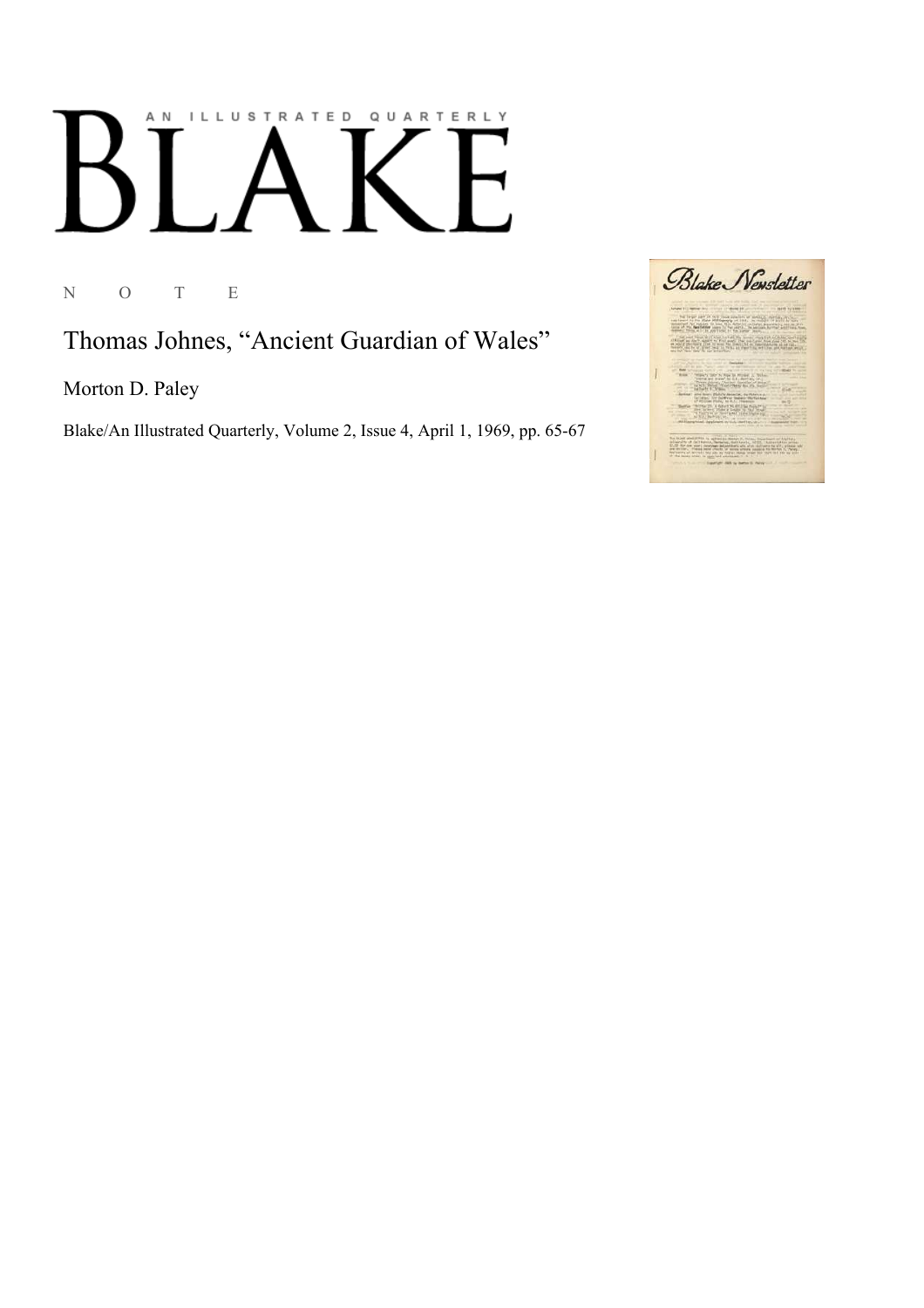begun to figure to myself the miseries of confinement. . . . -- Iitook a single captive, and having first shut him up in his dungeon, *\* then look'd through the twilight of his grated door to take his picture.

r beheld his body half wasted away with long expectation and confinement, and felt what kind of sickness of the heart it was which arises from hope deferr'd. Upon looking nearer I saw him pale and feverish: in thirty years the western breeze had not once fann'd his blood -- he had seen no sun, no moon in all that time -- nor had the voice of friend or kinsman **breathed through his lattice — his children** says sulsidos bns, oltedtaes

—But here my heart began to bleed — and I was forced to go on with another part of the portrait. . . .'

The passage on *America* plate 6 is as different as possible in character, but the imagined situation of the languishing prisoner is remarkably similar to Sterne's. Ore Is predicting the apocalypse: ;

The morning comes, the night decays, the watchmen leave their stations;1 The grave is burst, the spices shed, the linen wrapped up. The bones of death, the cov'ring clay, the sinews shrunk & dry'd Reviving shake, inspiring move, breathing! awakening! : Spring like redeemed captives when their bonds & bars are burst; Let the inchained soul shut up in darkness and in sighing, \* Whose face has never seem a smile in thirty weary years; \* Rise and look out, his chains are loose, his dungeon doors are open And let his wife and children return . . .

Probably the association is only one of coincidence, but it is in some respects a striking coincidence of minds which one might otherwise say were as<br>different as imaginable. different as imaginable. Where we have a series

Provide fo (783, when Mr. Johnson began to erect his first ranivery

Lawrence Sterne, *A Sentimental Journey through France and Italy,* ed. G. 0 Stout, Jr. (Berkeley & Los Angeles, 1967), 201-202; the italics here and below are mine. I had to only not the server to are ille entimate at nottetugoe

> \* \* \* \* \* \* \* \* . • . . • *<sup>M</sup> ■■ ■ : ., • ■*; . • ' •

3. THOMAS JOHNES, VANCIENT SQUARDJAN OF WALES" WILL BID

Morton D. Paley ald bib your an down as serversity of California, and who applies have seed. Berkeley Mattes bas basined with about

acromoment the waste ond animirar, are under the city of the necessary

In July of 1968, Ruthven Todd sent me an extremely interesting suggestion about the reference of *Jerusalem* 41 [46] 3-4:

Hereford, Ancient Guardian of Wales, whose hands Builded the mountain palaces of Eden, stupendous works!

Mr. Todd wrote, "It is quite clearly Thomas Johnes, who built himself an Eden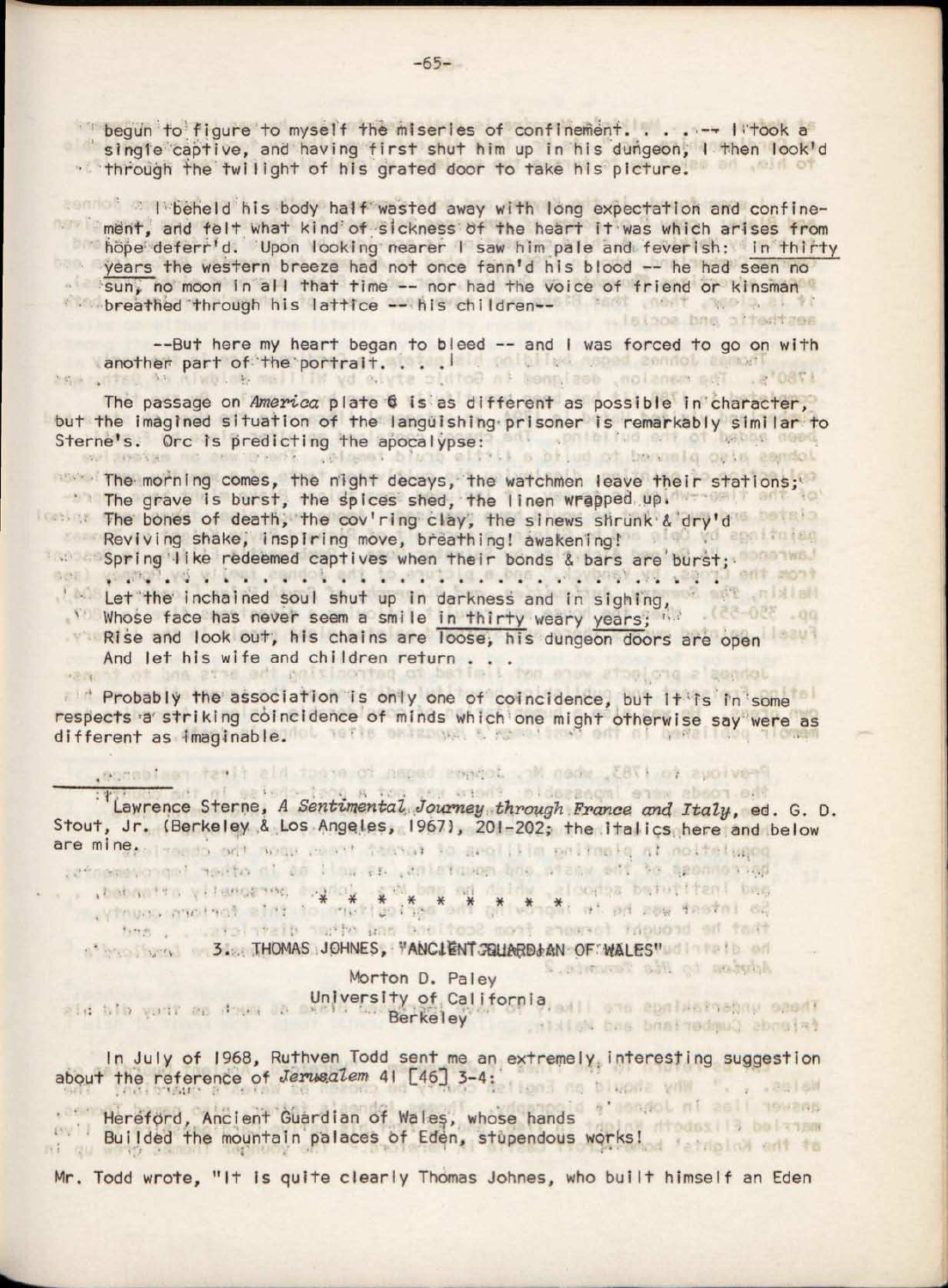at Mafod. .... . Malkin's *Memoirs* is.dedicated to.him, he was Lord Lieutenant of Cardiganshire, &c." As Mr. Todd did not have library facilities available to him, he asked me to pursue the subject, which I did with great curiosity.

I soon found, in the Keynes and Wolf Census, another link between Johnes and Blake: copy P of *Songs of Innocence* belonged to Johnes, having been given to him by Malkin. A third connection is provided by Blake's Iifelong friend George Cumberland, who in 1796 published An Attempt to Describe Hafod ithe end paper advertizes- *Thoughts on Outline,* for which Blake engraved eight plates). It is clear, then, that Blake must have been aware of Johnes's projects, both aesthetic and social.

diw no op of bearot any ! bas -- beald of maped fised ym mod fu Thomas Johnes began building his estate in Cardiganshire in the early 1780's. The mansion, designed in Gothic style by William Baldwin of Bath, was completed in.1788 (it has been beautifully drawn, by Turner). By the time Cumberland visited Hafod in 1794, an octagonal library in the Moorish style had been added to the building. The chapel contained an altar piece by Fuseli; Johnes also planned to build a little druid temple. There was an extensive collection of painting, displaying the cultivated taste of a wealthy gentleman of the time—which is to say, it included some things Blake might have appreciated and much that he would have despised. Among much else, there were animal paintings by Opie and by Gilpin, a portrait of Richard Payne Knight by Thomas Lawrence, "A Ruined A|chymist by Salvator Rosa,". Rembrandt's Elijah, "a Descent from the Cross, by Vandyck," and a picture of the Johnes family by Romney (see Malkin, *The Scenery\* Antiquities, and Biography of South Hales* [London', 1804], pp. 350-55). When the house was rebuilt following a disastrous fire *\n* 1307, Fuseli painted murals there and Stothard painted eight panels in the library.

otis and the m Johnes's projects were not limited to patronizing the arts and to translating Froissart and publishing beautiful editions of the transiations on his own press. He was.also a humanitarian of considerable vision. According to a memoir published in the *Gentleman's Magazine* after Johnes's death,

 $-5.50$ 

Ten establis bes

Previous to 1783, when Mr. Johnes began to erect his first residence, the roads were impassable; there was not a post-chaise in the county: the miserable huts of the peasantry he transformed into comfortable habitations, and he supplied medical attendants; he employed the population in planting millions of forest trees upon the cheerless barrenness of the waste and mountains, as well as in other Improvements; and instituted schools, which he and Mrs. Johnes personally attended. . . . So intent was he in improving the agriculture of this forlorn county, that he brought farmers from Scotland and other districts. . . and he distributed an excellent tract; entitled A. Cardiganshire Landlord's *Advice to His Tenants.*2 ACTIVAL

These undertakings are likely to have impressed Blake as much as they did his friends Cumberland and Malkin.

Let *us* return to the lines in *Jerusalem.* "Hereford, Ancient Guardian of Wales. . . " Why should an English county be chosen as Wales's guardian? The answer lies in Johnes's biography. Thomas Johnes's father, also named Thomas, married Elizabeth Knight in 1746, and he left his native Cardiganshire to live at the Knights' home--Croft Castle in Hereford.<sup>3</sup> The younger Thomas grew up in

Mr. Todd wrote, "It is outle cleanly Thomps lohnes, who buitt bineste on Eden